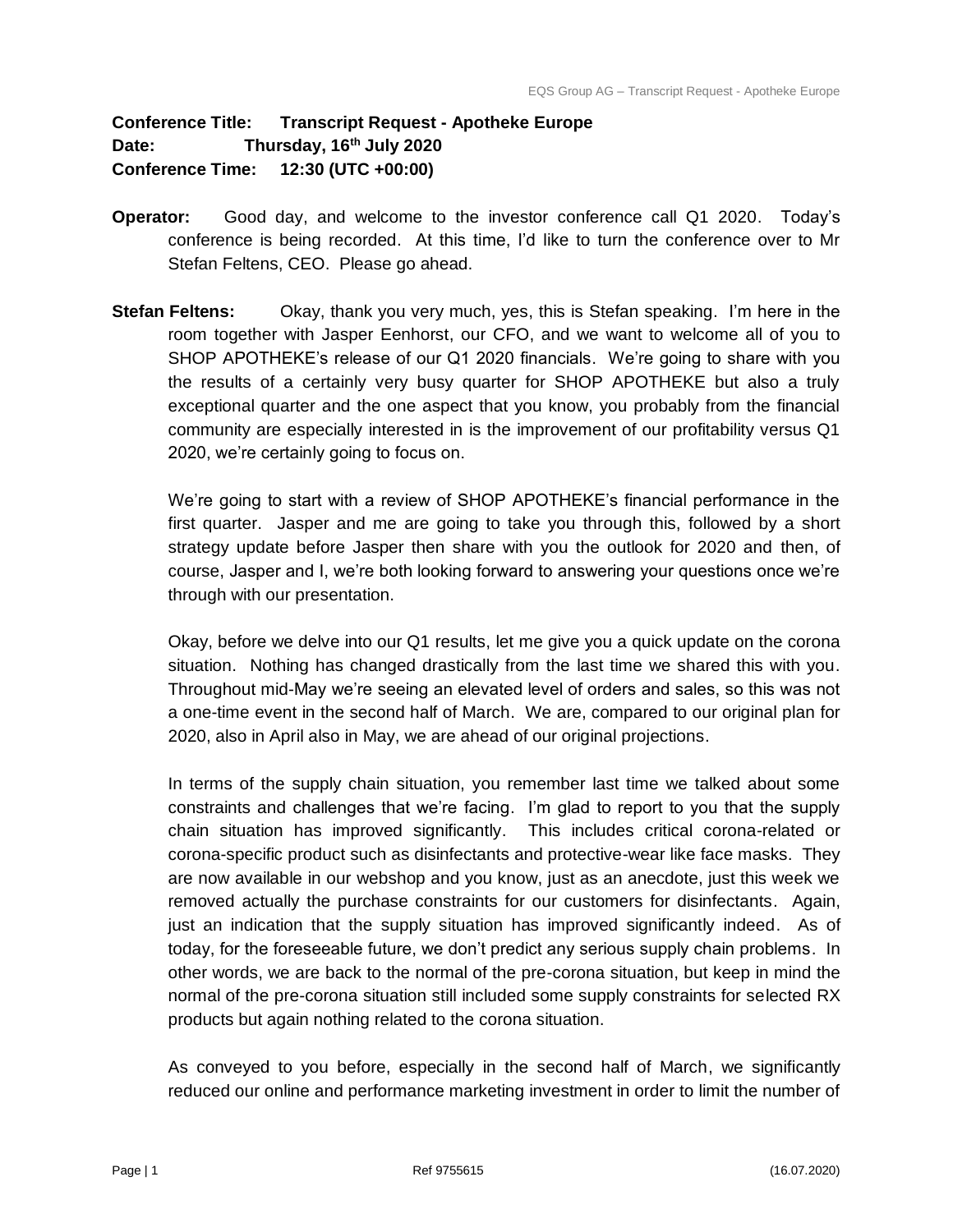incoming orders to a manageable level. I'm glad to report to you, and we shared this with you in the past, we succeeded in increasing the capacity in our logistics facilities, and as of today, we have been able to execute all the orders that we have received from our customers. In April and in May, we restarted our investments in new customer acquisitions and of course, as a result of this, we see an increase in new customers coming to SHOP APOTHEKE again.

Over the last two and a half months, we have closely monitored internally the situation. The corona-related hygiene standards have been heightened significantly. Our corona task force lead by one of the founders of SHOP APOTHEKE Robert Hess is still in place. They meet daily and, if necessary, several times a day. We continue to adjust our internal standards. As a result of all these efforts, I'm very happy to report to you that over the last two and a half months, knock on wood, we haven't had any interruptions in our pharmacy and fulfilment processes and operations.

Needless to say, but we should keep this in mind, this is an unprecedented situation with a very high degree of uncertainty. Everything we are going to share with you today, especially any statements about you know, the coming months and the remainder of the year should be seen against the backdrop of this high degree of uncertainty.

So let's switch to some of the highlights for Q1 before I hand it over to Jasper, who's going to share – provide more insights to you. We already told you that we had a very strong start into 2020. Revenues in the first quarter compared to Q1 2019 were up by 33% and reached €232 million. Of course, you know, fully organic. Interesting and important for us also, you know, against the backdrop of the preparation for the introduction of electronic prescriptions in Germany, RX sales were up by a healthy 23% and reached €55 million in the first quarter. Growth-profit actually grew at an even faster pace. I dare to say that they jumped by 53% to basically  $\epsilon$ 50 million. The margin improved by almost three percentage points to 21.5%. The main drivers, and again Jasper is going to share more details, are improved sourcing conditions as well as better net pricing, and again the emphasis here is on the net, and again Jasper will talk more about this.

Most importantly and well ahead of our internal plans was the improvement of our profitability here reflected at the adjusted EBITDA results. Last year the EBITDA loss amounted to around €9 million, a lot of €9 million. In Q1 2020 we generated an adjusted EBITDA of basically  $\epsilon$ 5 million. The margin as a result of this improved from -5.2% to 2.1%. Again a big accomplishment and we want to mention here – and you're going to him more about this in a moment – this was – corona had an effect, it's reflected in this, but it was not even the major driver of the improvement.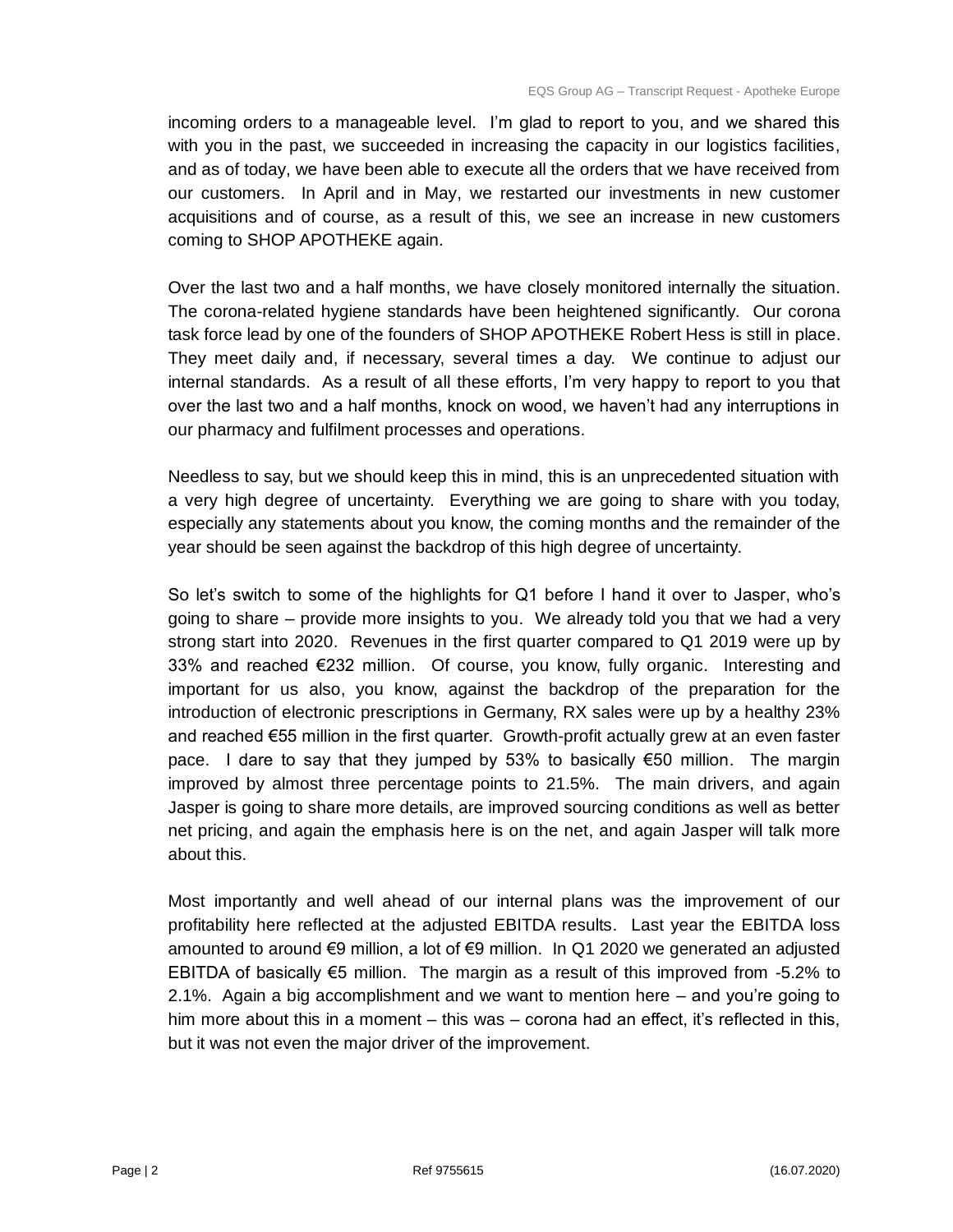The improvement in our profitability at the EBITDA level cascaded through our financial statement also reflected here in a very healthy operating cash flow. The improvement versus prior year from  $\epsilon$ -2.3 million to  $\epsilon$ 12.2 million,  $\epsilon$ 14.5 million even stronger than the EBITDA improvement and last but certainly not least, we did another important step; we reached a milestone on our roadmap to evolve towards a customer-centric e-pharmacy platform.

In March, we started our cooperation with Zava, one of the leading online doctor services in Europe. As a result of this, our customers, through our website, can now obtain the medical consultation from Zava for right now around 30 medical indications. So again, an important milestone for us on our road map towards becoming a customercentric e-pharmacy platform.

Just taking another snapshot at sales, we already talked about the improvement versus Q1 2019. For those of you, and I think that's all of you, who are closely following our performance over the years, you know that Q4 and Q1 are traditionally the strongest quarters. We also posted a very significant gain versus Q4 2019, and I want to emphasise that actually the majority of this growth came from planned organic growth and then almost like the icing on the cake, even though it was a large icing, came from the corona situation which really materialised in the second half of March only. The sales growth, of course, is also reflected in our growth of active customers which jumped by a quarter from €4 million in December 2019 to €5 million – excuse me, from €4 million in March 2019 to €5 million by the end of March this year. If you compare this to December 2019, we saw an increase of active customers by around 300,000.

Talking about our customers and looking at customer KPI's we're saying here, our customers are highly satisfied. We are proud of this, and we are very proud that this continues despite the corona surge and some you know, extended delivery times that we had in the second half of March. Just a couple of highlights; the numbers of orders from returning – from existing customers remained above 80%. We had a healthy average basket value of €65. Our loyalty programme, RedPoints, is very successful. I'm going to talk more about this later and then to put it all together, what do customers think about SHOP APOTHEKE? How do they experience their end-to-end customer journey reflected here in the NPS score? It's remained at 70. 70 itself is already a very healthy KPI, a very healthy score, but again despite the extended delivery times towards the end of March, we were in a position to remain at this strong level of 70.

Okay, so looking at the graphics through our website and through our app, you see here of course, you know, very significant growth. No surprise. We reached a new high with over 44 million visits. In Q1, there's an increase by 10 million visits both versus Q1 2019 but as well versus Q4 2019.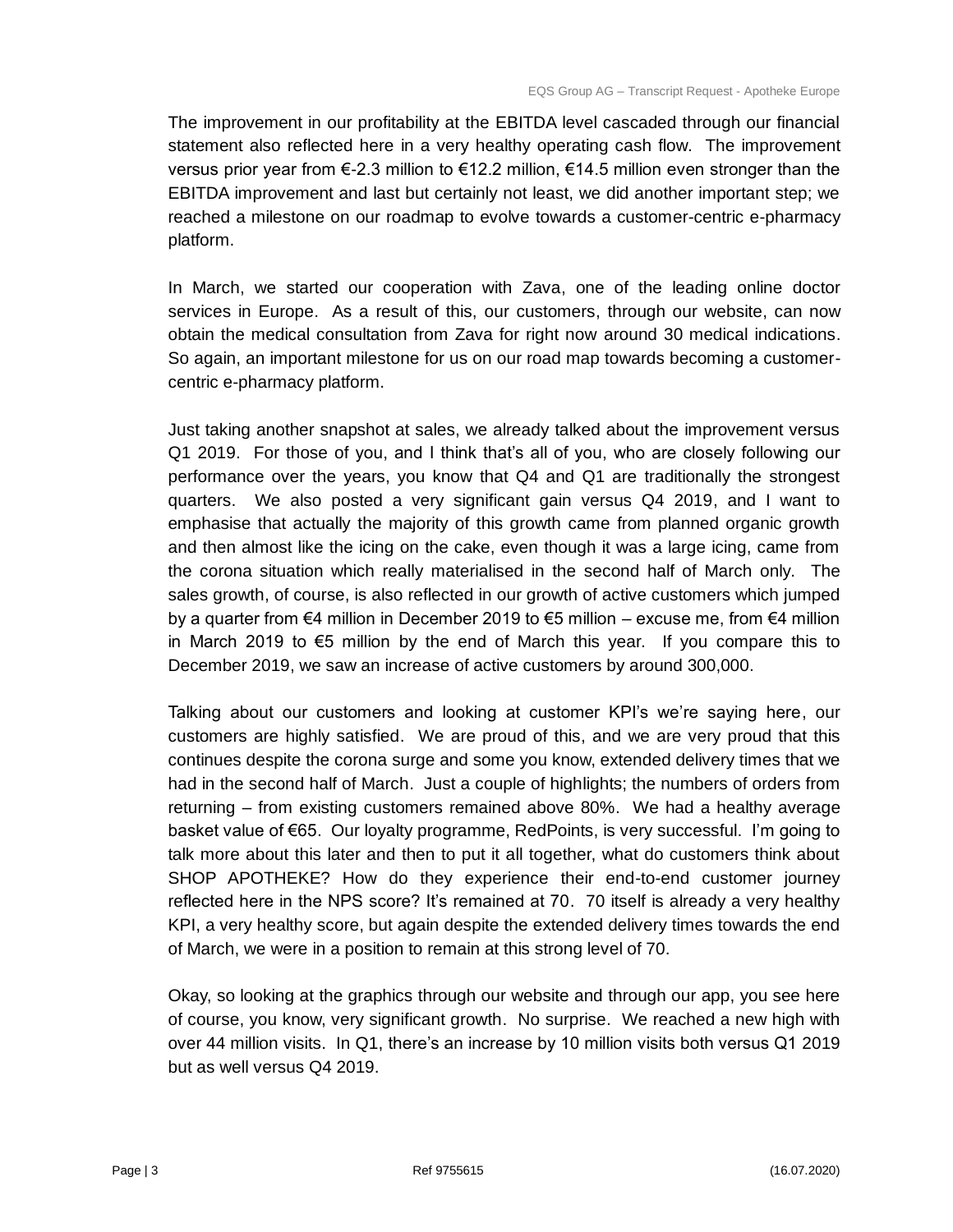And the last chart before I hand over to Jasper to walk you through the details of the financials, you see here the number of orders. We already mentioned here the repeat orders, pretty much at the levels in Q3 and Q4 last year, above 80. We reached an alltime high will almost 4.2 million customer orders in Q1. The orders increased at a faster pace, especially in comparison to Q4, then sales, because non-RX sales, OTC sales, beauty, and personal care products grew at a faster pace than RX sales, and as you know, RX sales have an average basket value. So again, orders grew at a faster pace, especially in comparison to Q4 than our – that sales itself. And with this, I'll hand it over to Jasper to share with you some, I think, exceptional insights into our Q1 financial performance.

**Jasper Eenhorst:** Thank you, Stefan. Happy to do so, indeed. On this stage, we see all key P&L numbers and margins. First this quarter versus the same first quarter of last year and then this quarter versus the past quarter four. I will discuss everything from sales up to and including the adjusted EBITDA margin. But before I start in general, I think it's important to take into account when looking at these variances that last year's quarter one, that the EBITDA margin was significantly low in Q1 2019, and there were actually two reasons for that. Number one is that the level of choice back then to really invest in growth – and actually was a very successful decision because our 2019 organic growth was very strong as you all know, that this lead in the first quarter of 2019 to a low EBIT margin.

At the same time last year back then also the operational cost performance was not really strong, and we are cycling this now. So these two items, and then actually together with the fact that in the current year's quarter, there was a benefit – a net benefit from the corona situation these two items, these two contexts, they explain a certain amount of the magnitude of the variances. However, this leaves alone that – which is I think more important if you strike those out and I get back to that in the next chart with bridges, it's important that we seek significant underlying structural improvements excluding those two impacts.

Okay, to start with sales, as Stefan already mentioned two times, our sales increased by 33%, but they were also up 21% versus the strong fourth quarter of last year. The growth-profit margin ended at 21.5%, 2.5 percentage points better than the same quarter last year, with also 1.6 percentage points better than the fourth quarter.  $\Delta s$ mentioned already on the next slide, I will share some details on the variances.

Then to the selling and distribution expenses. This is in the case of SHOP APOTHEKE actually everything between the growth-profit and the [inaudible] of cost. It ended at 16.9% of net sales, which was four percentage points better than over the same period last year and 0.8 percentage points better than our already strong fourth quarter of last year. And then there is 2.5% of sales better than last year as a percentage of sales and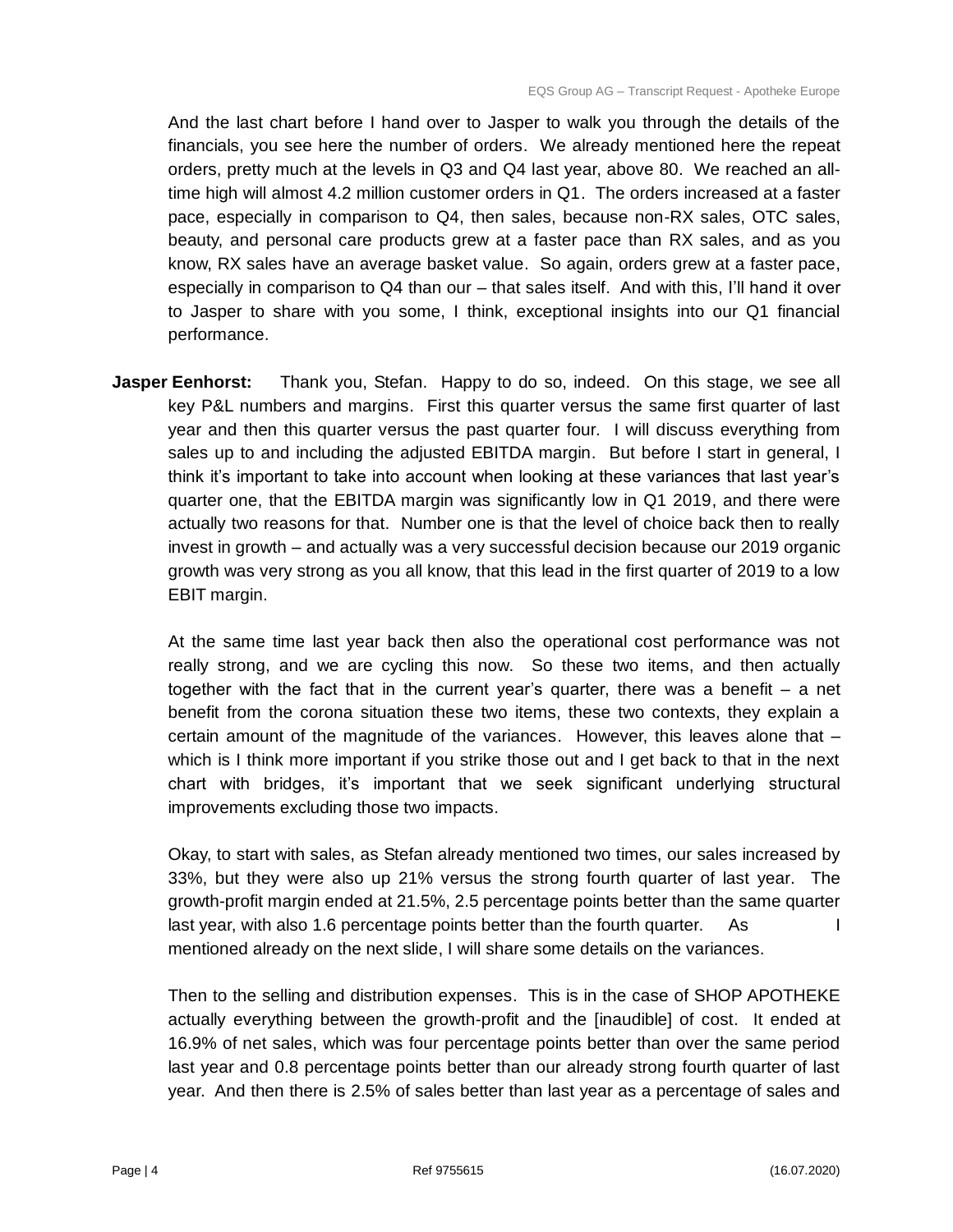better than the most recent quarter. This all boils down to an adjusted EBITDA that was close to 5 million positive, 40 million better than the year before, and 7 million better than the past quarter four. The adjusted EBITDA margin is 2.1% positive, and as you can see, the adjustments in total were 1 million here, and there was nothing exceptional in here. It was roughly half related to the pre-stock option programme and roughly half related to costs related to the new facility Venlo 2020.

Growth margin. The growth margin from 18.7% in 2019 to 21.5% achieved in the current quarter. To start with sourcing, 0.9%. I think it's important when we talk about sourcing that it is not only the direct conditions of prices that improved, but we achieved here a lot in our partnerships with our suppliers and our wholesalers so in the total mix of sourcing we see a positive structural benefit in our profitability there. Then there is an important 1.1 percentage points which is improved pricing and cross-selling strategies that were successful and then there is also significant re-mailing with order items where for example the transport costs from suppliers to us is – and there is also the benefit in this case from the mix of countries. All in all, a significant improvement with some impact from corona. I'll get back to that later, but more important is the underlying structural improvement.

Then if we go to the cost – the selling and distribution cost as a percentage of sales which includes in the case of SHOP APOTHEKE the marketing expenses. improvement from 20.9% of sales to 16.9%, as I mentioned already, a four percentage points improvement and the majority in this case came from marketing. I think it's fair to say that roughly 50% of this is related to the fact that we had virtually no marketing in the second half of March and roughly 50% is due to increased marketing efficiency as well as cycling high-efficiency last year.

The other item and to mention on this slide is the improvement of operational labour. In continuation of the fourth quarter, we see a better operational efficiency. This is because we do more sales from the same facility, but you also see that a programme that is named internally continuous improvement is really making significant structural improvements and lastly, as I mentioned already we're also cycling, in this case, a quarter last year that was from the operational efficiency perspective not very strong.

The next slide – actually, we discussed this already, but we included it nevertheless because we're proud of it. We have not earned 0.2 or a 0.3 adjusted EBITDA margin in quarter one. We have a solid, positive adjusted EBITDA margin in quarter one which was better than the same period last year and which was better than the fourth quarter of 2019.

No, one slide back there, please. Yes. Thank you. The last one on bridges related to the P&L from last year to this year. I think before going into any details, I want to share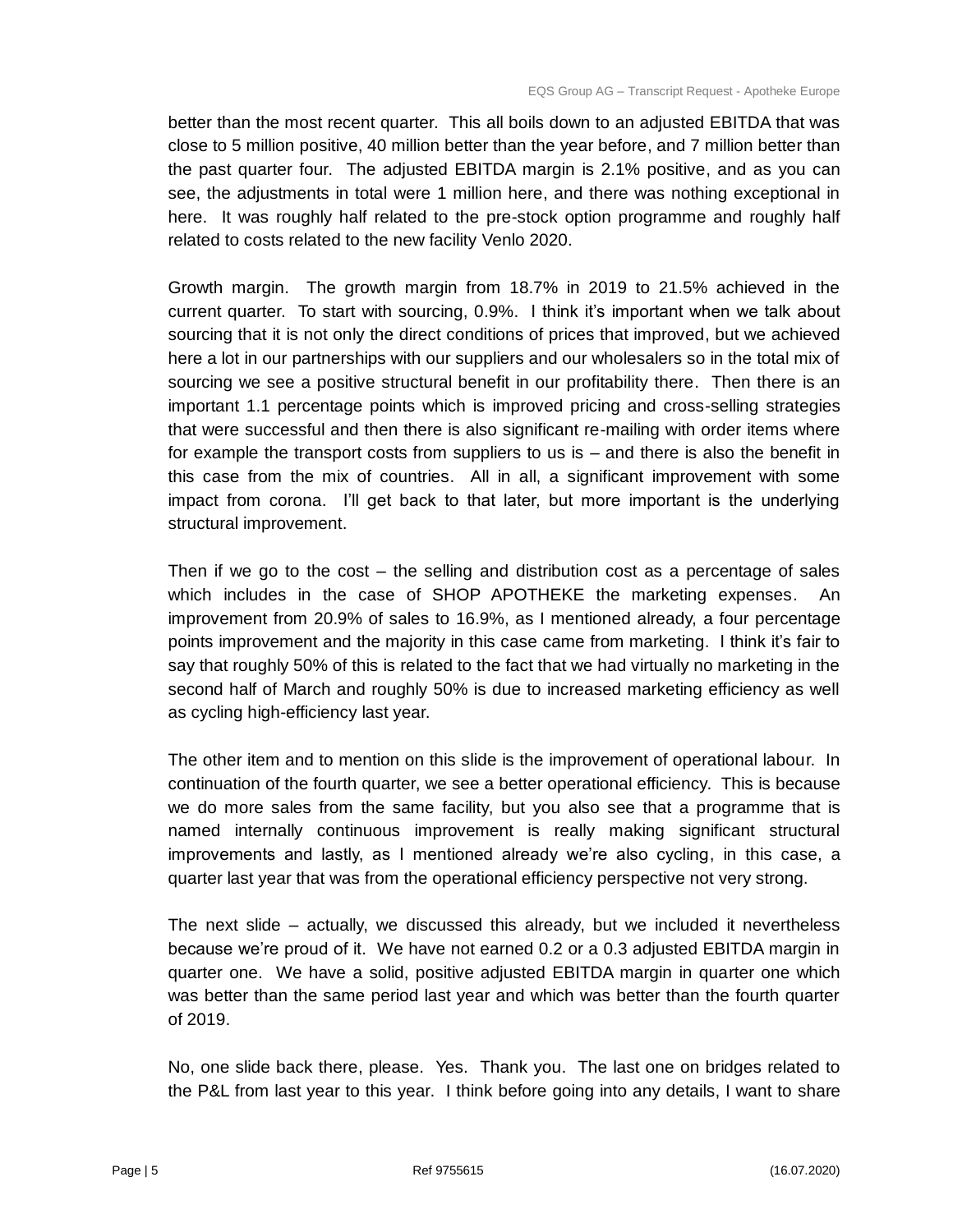with you the main message that I want to bring across looking at this slide. Also, without corona our adjusted EBITDA margin would have been break-even in the first quarter. We know that because January and February and the first week of March, those numbers were break-even, and there was no impact of corona. In that case, corona had not yet arrived in Europe. Then in the last weeks of March, we had a benefit from corona, we had a better growth-profit margin, we had fewer vouchers, we reduced our marketing, while the amount was very high, and our operations remained stable and got to a new level of capacity. So that all helped, but the main message here is also without corona, we would have had a break-even adjusted EBITDA margin in the first quarter of this year.

Sourcing improvements we talked about already, which is year-over-year having an impact. The operational performance we talked about already and perhaps the title of the economy of scale does not totally reflect what's in this box because it is indeed economies for scale, but it's also increased efficiencies, specifically in marketing and the real fact of having economies of scale is also having an important explanation in this bracket. We get more sales than we expected that we could do, and we get it at the same fixed cost.

So, cash flow, very important, I think to everybody, but also to me specifically. We started the year already with more than 100 million in cash and cash equivalents, but in this first quarter, we actually achieved also an operating cash flow that was positive 12 million. This is of course, reflective of the positive EBIT and EBITDA that we discussed already and it's also because of favourable working capital movements. Don't immediately extrapolate this into the full year because at SHOP APOTHEKE we benefited from the fact that we have very high year and [inaudible] working capital and that helps if you can enter the new quarter, but nevertheless, we achieved both and a positive EBITDA and positive working capital variances.

We invested in total 10 million. In the graph, it's netted with movement in short-term financial investments, but it was a level of 10 million which is a level that we think is reflective of a normal quarter at SHOP APOTHEKE and it consists of investments in the new facility and general PP&E and then of course importantly also in our IT.

With this, we ended the quarter with 111 million of cash and cash equivalents, but after the quarter in April, actually, we had a successful capital race and you see that including the money from this capital race we have a cash balance of 173 million. With that, I give it back to you, Stefan.

**Stefan Feltens:** Okay, thank you, Jasper. So quick strategy update. Unfortunately, but you know, I guess for obvious reasons we had to cancel – or I should better say we had to defer our first capital markets day, which had originally been scheduled for June.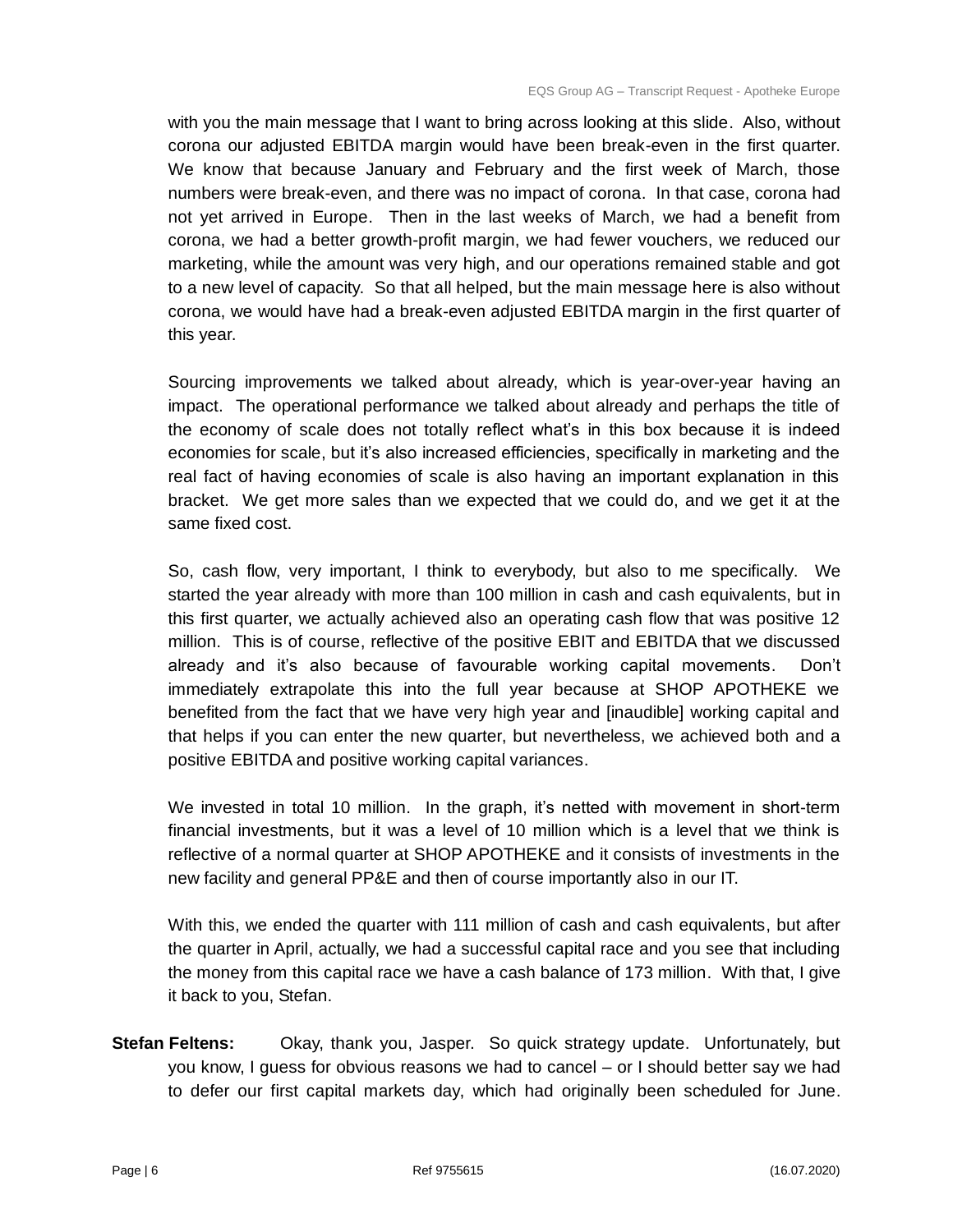We're going to get back with you with a date when we're actually going to host our first capital markets day, but the objective – the purpose of this capital markets day would've been to explain to you and to substantiate what it really means for SHOP APOTHEKE to evolve from a pure e-pharmacy retailer which at our core we are today, to becoming a true customer-centric e-pharmacy platform. What does this mean for our customers? How are the customers going to benefit from this? But also how is this going to contribute to SHOP APOTHEKE's financial health in the future.

In lieu of having a capital market's day – a fully-fledged capital market's day, we want to take advantage of these quarterly calls with you in order to give you – to report back to you quickly, you know, how have we been doing? What progress every made? Which milestones have we hit towards this customer-centric e-pharmacy platform? And there is something that we want to share with you today, and some of these themes are going to be with us over the coming months as well.

We have already talked to you about the, you know, cooperation with Zava that commenced in March. This is one of the milestones towards our platform or one of the pieces of our platform strategy. We are now gaining experience; we're collecting data. We want to understand what works for our customers, what doesn't work, in order to be able to scale this up in the coming months and in the coming years. The rollout or the cooperation with Zava will be followed by our next expansion of the – by the expansion of our same-day delivery pilot. You might remember that last year in April, we started a same-day pilot in the Reingruber area, you know, basically from Cologne to Dortmund. Of course, you know, we could satisfy the same-day orders from our location in Venlo. That is not true for other metropolitan areas in Germany and beyond.

So as we now start expanding our same-day pilot on the left-hand side, you actually see the screen with the label SHOP APOTHEKE and Now. As we now expand this to additional metropolitan areas in Germany, we're going to work together with a very limited number of local players in the metropolitan area.

Again, we're going to start with the expansion around the middle of this year. Own brands – you probably know that with the acquisition of New Three in 2018, we acquired two proactive new brands. New Three and Biovital, the same management team, is now charged with developing our first own-brand under the label of Red Care. In February, we introduced the first two products. A nasal spray, of course, fitting, you know, with the flu season – the flu and – the cough and cold season. We introduced Red Care paracetamol. Admittedly, this couldn't have come at a better time with the hype around paracetamol in connection with the corona surge, so we had sufficient inventory is of Red Care paracetamol available.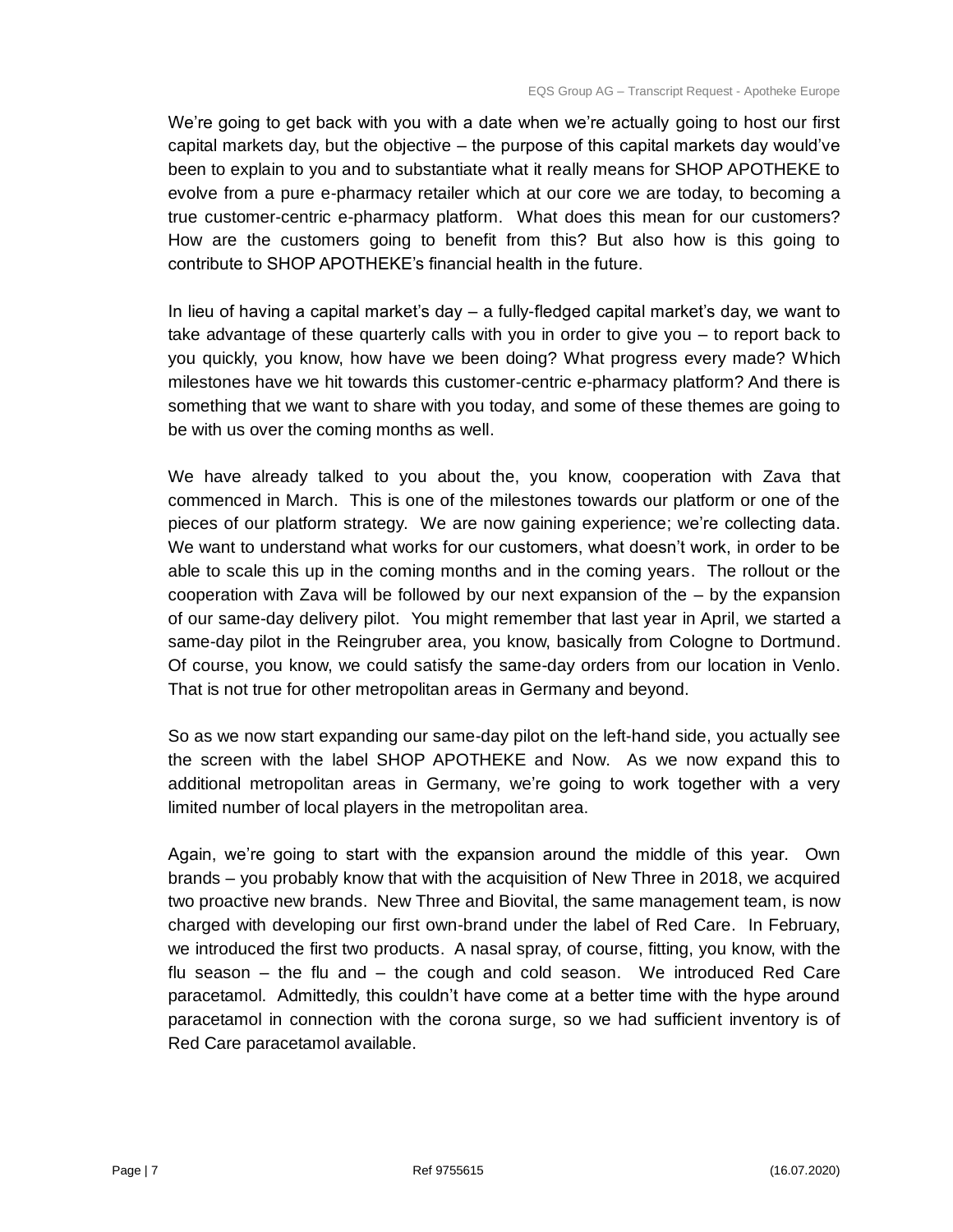Last week we introduced the third product, Red Care ibuprofen, and many more products are going to be introduced under the Red Care label until the end of this year and beyond 2020. Of course, own brands are a way to improve customer retention, but you know, admittedly, we are also generating some very healthy and substantial margins with these own brands today, and of course, this is going to grow into the future. And last but certainly not least, another milestone we are going to hit this year in the launch of our marketplace we had shared with you in the past. The purpose of the marketplace is to offer more healthcare-related products to our customers, so at least in the first case, there won't be any canalisation of the products that we sell out of our own inventory. These are additional product categories. Altogether, if I remember correctly, there will be 11 to 12 categories and I've shared with you, you know, to just make it a little bit more tangible, some examples.

In the past, contact lenses, medical devices, high-end cosmetics, veterinary products, again, altogether, 11 to 12 product categories. We're going to start in the second half of the year with a sizeable number of merchants. We are talking to them right now. We very close to signing the first merchant up. The interest is very high; I can share this much with you, we also decided deliberately that we would go with an established thirdparty technology platform. We are developing the website and the app in-house for good reasons because we need to be able to respond very quickly to changing customer needs. Again, for the marketplace, we decided to go with a reliable – with an established technology.

So what does this – what are the benefits of all of these additional services? Of course, all of these services, all of these offerings over time, are going to contribute to our topline growth. They're going to contribute to our bottom-line performance. More importantly, however, is the compounding effect of all of these services. We know that the more services a customer uses, the higher the loyalty, the better from our vantage point the performance of this customer reflected in a higher customer lifetime value. What does this mean? The more services a customer uses, the higher the customer lifetime, the higher the order frequency, the higher the basket values. Again, all of this is going to be reflected in SHOP APOTHEKE's financial performance over the coming years as well. When we look at the data that we have collected to date, with the additional quote-unquote services that we are offering today, the data clearly bears this out.

I'll give you a couple of examples. Customers that subscribe to our newsletter today, they have a higher customer lifetime value. Customers – and we're now talking really literally about millions that are participating in our RedPoints loyalty programme have a higher customer lifetime value. Customers who order both non-RX and RX products from SHOP APOTHEKE have a significantly higher customer lifetime value, and of course, it's our job to give our customers more and more reasons to return to SHOP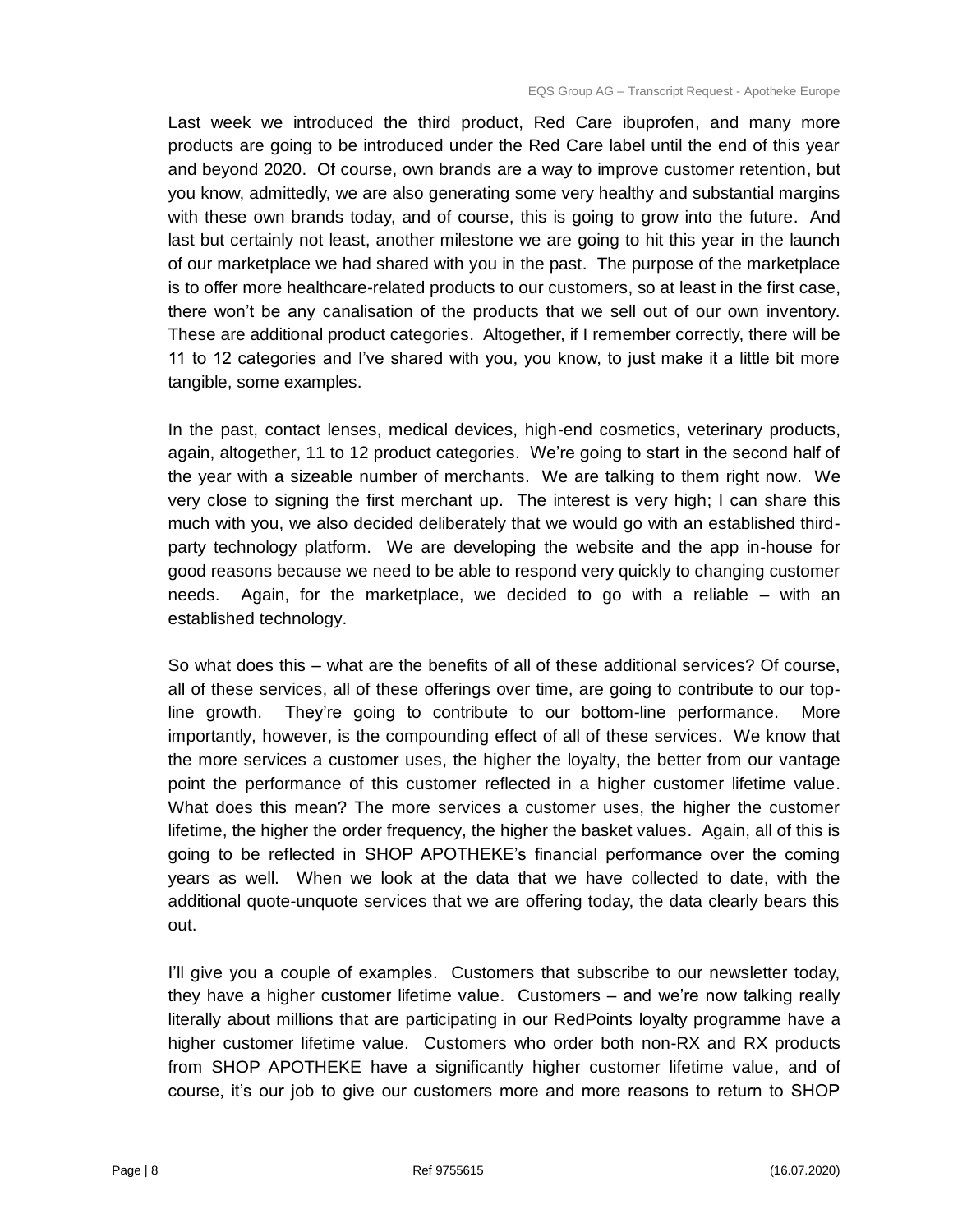APOTHEKE, to return to our e-pharmacy platform in the future. We're confident, starting with the online doctor service, with the marketplace and things that are going to happen in the future, that this will hold true for all of these services as well.

Okay, shifting gears just for a moment, a quick update on e-prescriptions. Where are we with our preparations for the introduction of e-prescriptions in Germany? I can start, you know, a little bit with the end in mind. Nothing has drastically changed since the last time we talked to you. Just this week, and that is really the only update I can share with you, we have received the draft specification from the GEMATIK, the semi-governmental entity that's charged with developing and providing the technical infrastructure for electronic prescriptions. Just this week, we received a draft specification. We have already reviewed them. It's pretty much what we have anticipated. No surprises there. We are now very confident that by the end of June, the technical specifications will indeed be finalised, meaning by the end of June with everybody, not just SHOP APOTHEKE – everybody is going to know how these e-prescriptions are actually going to work from a technical point of view. Then the GEMATIK will have tied in order to develop and to implement these technical solutions. At the core, we're talking about the servers will be a cloud-based solution that will store all of the e-prescriptions. So the physicians are going to upload these e-prescriptions, these data into the cloud and the service providers, namely pharmacies including SHOP APOTHEKE, we're going to retrieve this information from the cloud, based on everything that we have heard, that we have learned we are confident that the cloud will be in place around the middle of next year.

Then you probably remember an announcement from GEMATIK in January that there will be a central e-prescription app that will also be developed and introduced by the GEMATIK. Officially, we're hearing this will also be available around the middle of next year. We think that it might move a little bit into the second half of 2021, but that's no obstacle for us, at least from our vantage point, and then in the second half of 2021, we're going to see a ramp-up. We're going to start receiving some e-prescriptions because the central app is not required – it's not the only way for a pharmacy to receive an electronic prescription from a customer – from a patient. So we're going to see some ramp-up everybody, including SHOP APOTHEKE. We're going to gain some experience. We're going to see what works, what doesn't work, and then we're going to get to January 2022, and that takes us back to the PDSG, the Patient Data Protection Act. As you know, this includes a stipulation that physicians in Germany, in the vast majority of instances, will actually be obligated to issue prescriptions in an electronic format. Of course, the driver behind this is the intent to reap the benefits from this cornerstone of the digitisation of the German healthcare system as quickly as possible. I can assure you SHOP APOTHEKE will be ready in the second half of 2021. We'll be ready for e-prescriptions.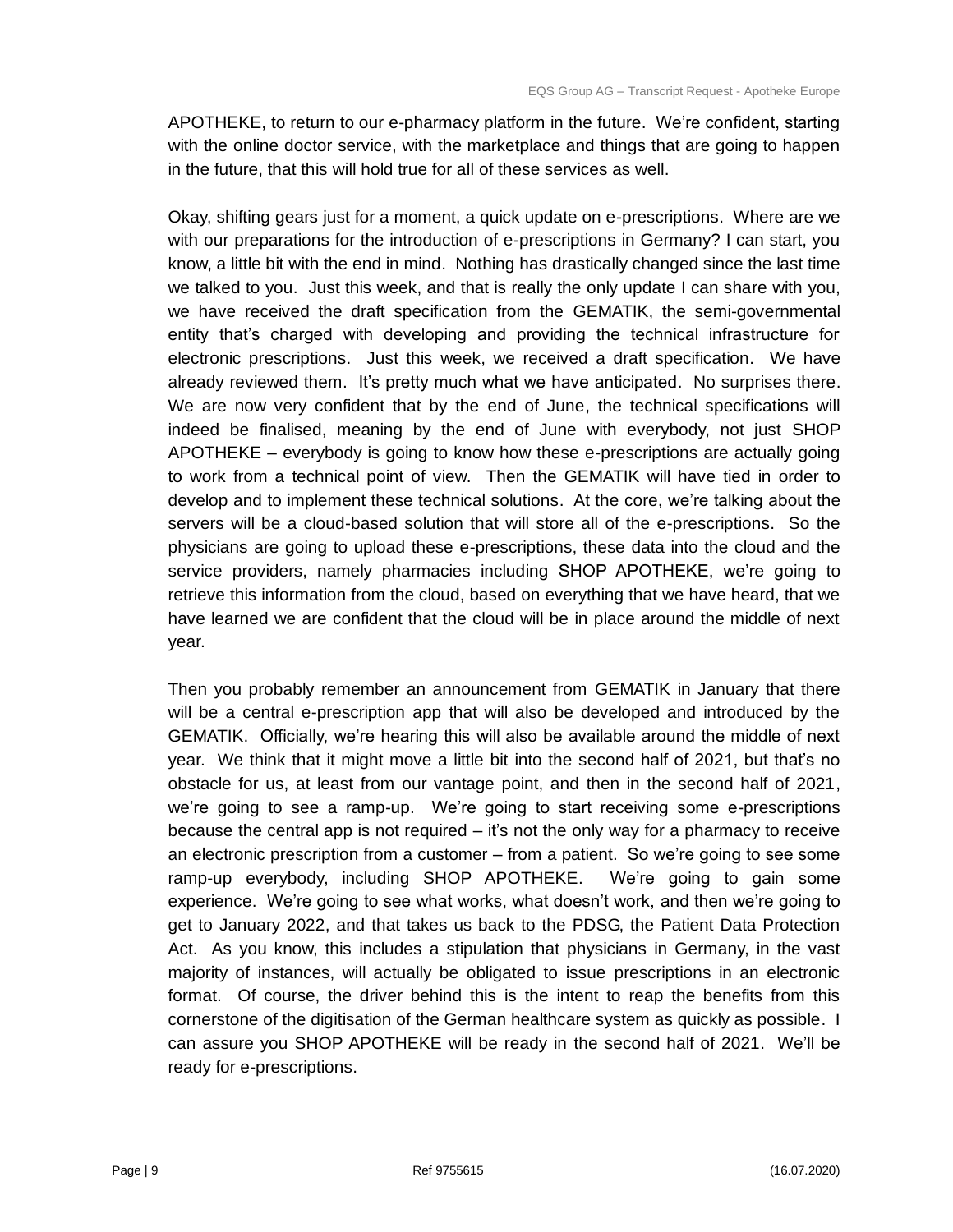Just this week, we as a management team, we reviewed all of our projects and initiatives related to the introduction of e-prescriptions for SHOP APOTHEKE to be ready. We are on track. We will be well-prepared, and of course, our vision is that we will take a disproportionate share of the significant opportunity presented by the introduction of electronic prescriptions.

And with this, I'm sure you want to know something about the outlook for the year. Jasper, please.

**Jasper Eenhorst:** Yes, thanks again, Stefan. This is the last slide of our presentation before we go to the Q&A. On this slide, with comfort we confirm our guidance for the current year 2020 and actually raise our guidance on the adjusted EBITDA to a slightly but directionally important more positive direction. So in some, sales will increase by at least 20%. Adjusted EBITDA is now expected to be a positive number, not only around zero, I think with the statement of sales to increase by at least 20%. I think that often questions relate to how well the momentum continues of the amount, but I think it's as important that we have proof in March that actually our capacity is greater than we anticipated ourselves before and that actually the achieved capacity is for us the new normal, so we also have the possibility to grow faster.

However, the overall world remains volatile, and based upon the developments in the world and at this in the second quarter, it's now our intention to provide you with a fuller update on our 2020 guidance with a half-year report.

And into the longer-term guidance at the bottom of the page. On our target profitability, our Q4 and then today the Q1 figures are there saying underpinned that we are well on track to execute our strategy that will foresee – we will foresee will lead to an EBIT in excess of 6% in the longer-term. That's it. Let's go to the first question.

**Stefan Feltens:** Okay, operator, so please open it up the questions.

- **Operator:** Thank you. If you'd like to ask a question, please signal by pressing star one on your telephone keyboard. A voice prompt on the phone line will indicate when your line is open. Please state your name before posing your question. Again, press star one to ask a question. Our first questioner.
- **O:** Hi, yes, thanks for taking my question. Can you hear me?

Stefan Feltens: Yes. Not very clear, but we can, yes.

**O:** Okay, right, hi, Stefan and Jasper. Thanks first of all for improving reporting quality and the colour on the GEMATIK specifications and good job on going through the March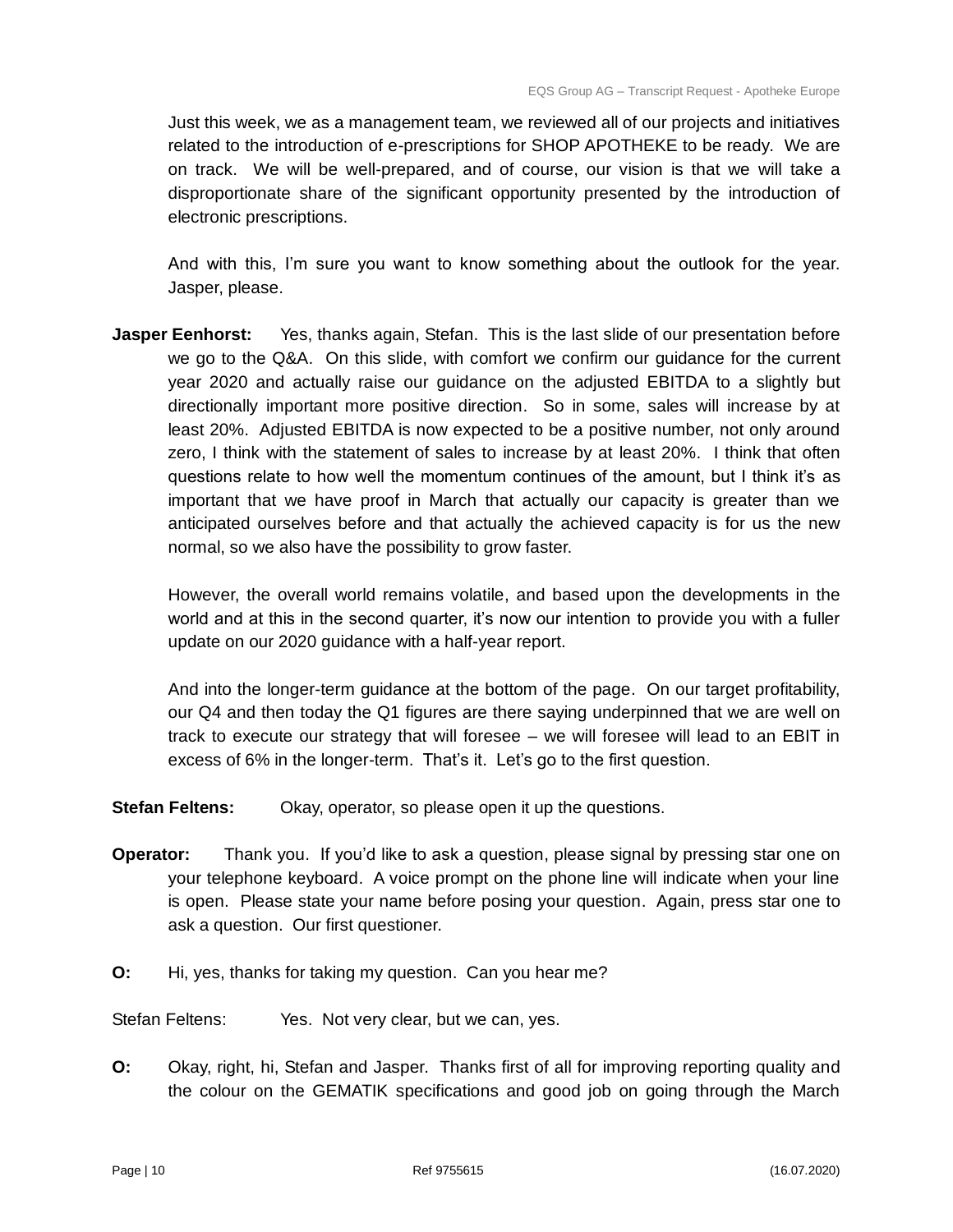madness. A few questions maybe one by one if that's okay? Out of curiosity, at what kind of gross margins are you selling masks and gels or COVID products?

- **Stefan Feltens:** Jasper, you want to take this?
- **Jasper Eenhorst:** Above average margins.
- **O:** Okay, all right. And then in terms of so looking into Q2, you probably have a better sales mix than last year in terms of gross margin, but you ramped up marketing. So I'm just wondering what's your expected net effect of that to be at that EBITDA level?

**Jasper Eenhorst:** Yes. Your question relates to quarter two?

- **O:** Yes.
- **Jasper Eenhorst:** Okay, I understand. Okay, thanks. Yes, I have to refer back to the guidance that we're giving as the full-year number will be a positive number, and I don't want to be more specific on that on the second quarter. I think it's important that in the first quarter we mentioned that a large extent of the numbers you saw there were above break-even on a structural base. I think it's very important that we as a company – it's not our ambition to end at 1 billion sales with a very strong EBITDA margin. We are a growth company, and we want to go from 1 billion to 2 billion to 3 billion to 5 billion. So we will balance continuously growth and EBITDA margins. And I think that me as CFO and also as a person, I like to be and I want to be in a positive EBITDA margin area because then we are the owner of our own destiny and we want to generate cash. That's important, but we also want to grow really fast.

So actually in Q2 we also started with some efficient marketing things that you might have seen and marketing means a relatively less expensive – are relatively cheaper in the second quarter so we're investing in growth and the guidance on EBITDA is that it's going to be a positive number for the full year.

- **O:** Okay, thanks. And then on the free cash flow, is there in your view a chance that your new warehouse will not suffice to match the volumes of orders you could see in RX from 2022? In other words, would there be a need for you to invest in let's say the current warehouse, to perhaps be able to face a wave of orders in RX?
- **Stefan Feltens:** O, it's Stefan. Once the new warehouse is, you know, fully upstream for the foreseeable future, and I'm talking about two to three years, we will have sufficient capacity. Once we, you know, get to 2022, 2023, you know, there are other questions that we'll need to answer. In the future, will we be able to serve a customer, for example,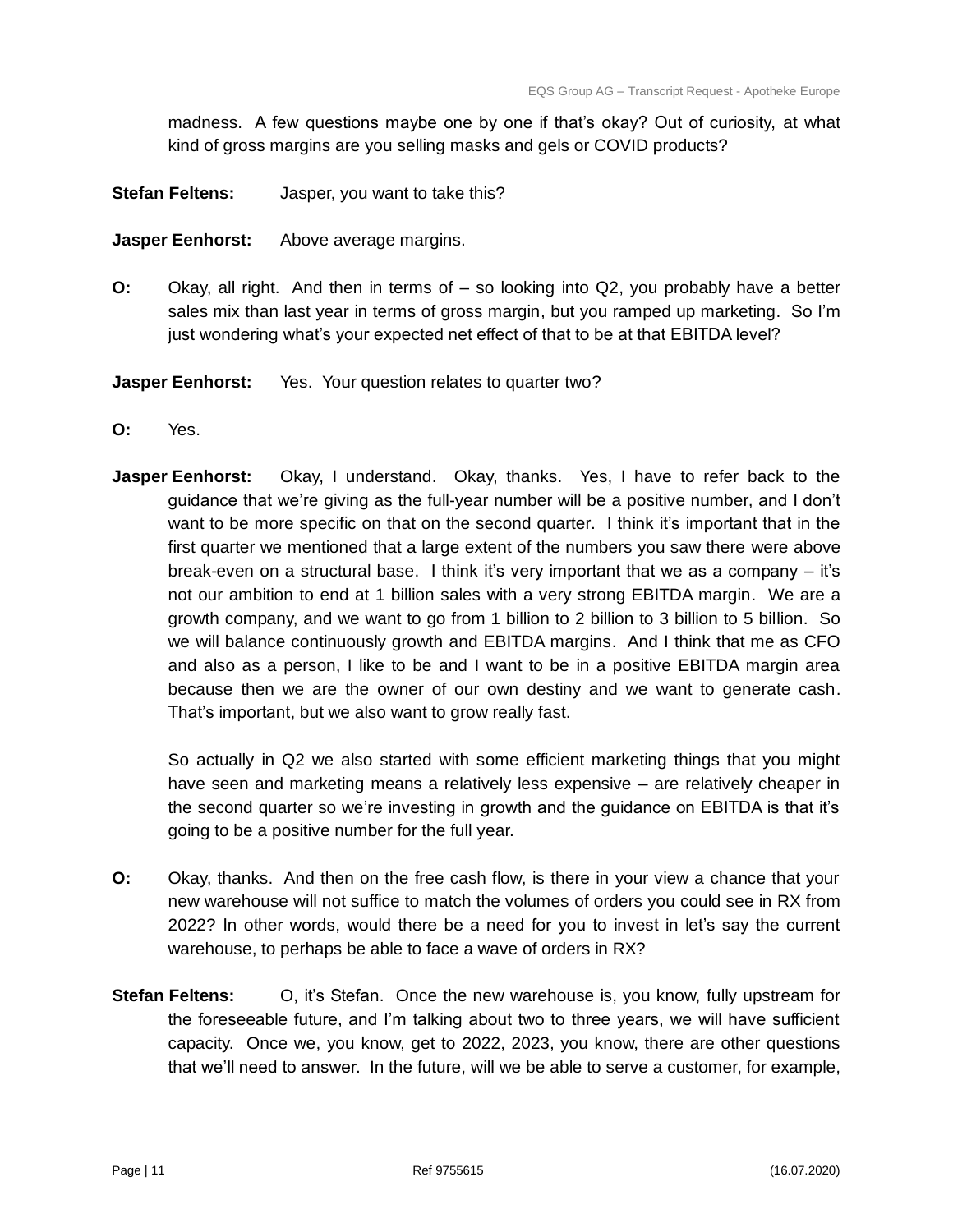in Palermo in southern Italy from Venlo? Again once we have sufficient scale in a market like Italy, we need to re-look at our overall distribution strategy.

Again, for the foreseeable future, we are very confident that number we're going to have enough capacity when the new location goes live, and then you know, through continuous improvement type initiatives, we'll be able to squeeze out additional capacity. There is no plan at this point in time to continue to use our existing facility. It's a very manual process. We want to repeat the benefits from automation from a much higher degree of automation in our new facility.

- **O**: Okay, I understand. And then, I note was a subject that you raised, I forgot when exactly, but how do you think now about the possibility to change your name for customers?
- **Stefan Feltens:** That is something that we've communicated before. That is going to happen. Again SHOP APOTHEKE works really well in Germany, in Austria and in Germany but not in other markets. We want to have one brand. That is something we're going to start introducing perhaps towards the end of the year, but then over the coming years. It's not going to be a big bang.
- **O:** Okay, fair enough. And then just two last ones. On RX can you tell us where your average –
- **Jasper Eenhorst:** Can you please make it one other question because we have also some others waiting? Please.
- **O:** Yes, I understand. Yes. So on RX, can you tell us where your average basket is right now and whether you would be able to – you know, can you say whether the sort of inventory build-up in RX we saw in March is over now? Or are customers ordering again?
- **Stefan Feltens:** So, of course, we saw a significant increase in our in the second half of March. We saw also a significant dip in April because, you know, patients just didn't go to the doctors. They had indeed as you were assuming they had stocked up already in March. Now in May, we're going to see a return to normal. You know, I'm a perfect example, you know, I got all of my supplies in March, and next week I'm going to see my doctor because I need the next supply.
- **O:** And on the average basket, can you tell us where it is approximately on RX?
- **Stefan Feltens:** No, it's significantly higher of course than the average, but we don't disclose the separate baskets.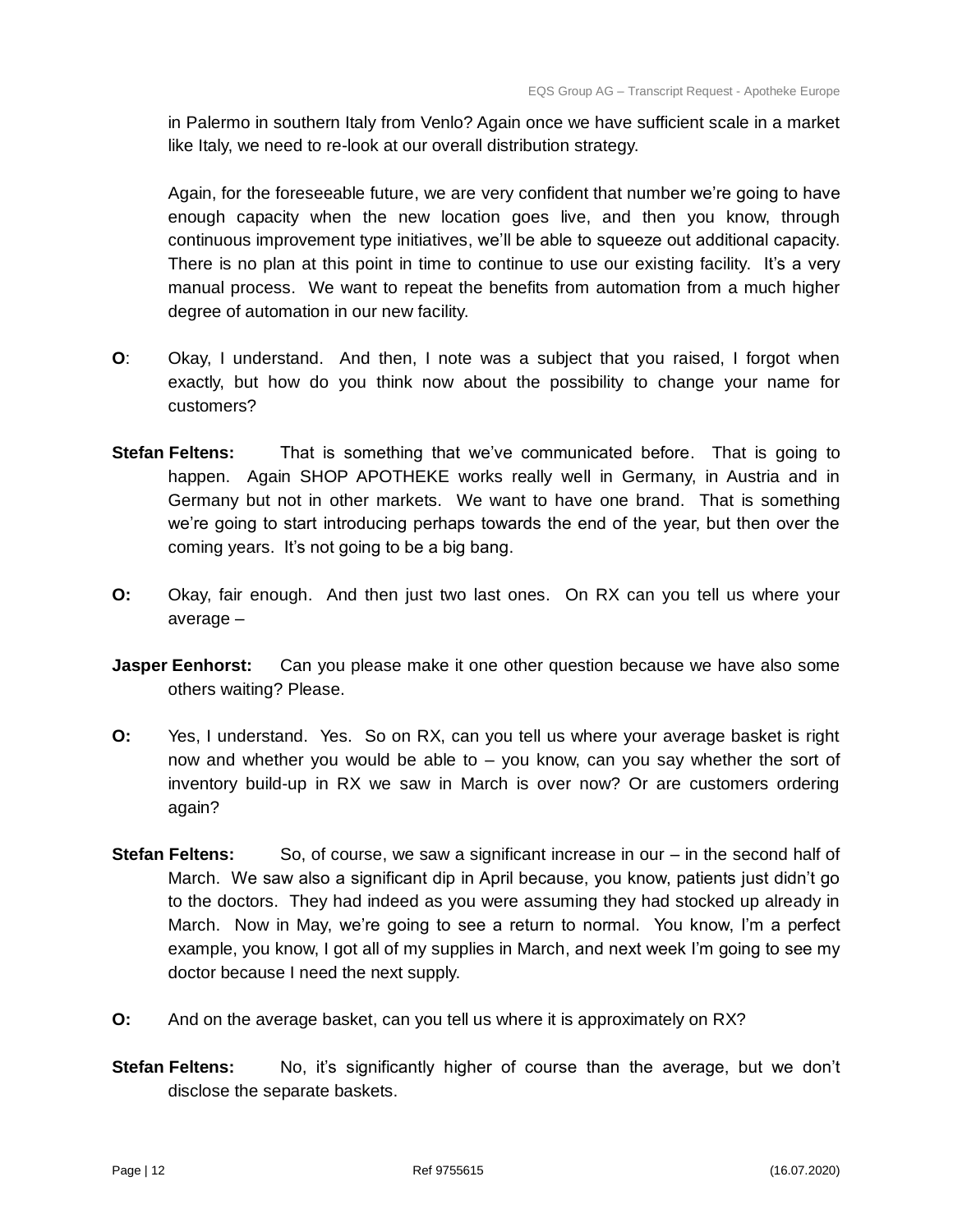- **O:** Okay, thanks very much.
- **Stefan Feltens:** Thank you.
- **Operator:** Thank you. Our next questioner?
- **Speaker:** Hi, good morning gentleman, it's [inaudible] from Deutsche Bank. Two questions please. Firstly, on the growth rate ex-corona in Q1 and secondly on the stickiness of the customer as much as you can tell. So firstly, on the growth ex-corona. It would be helpful obviously to give us some indication potentially, what the growth in January and February roughly was so that I can better gauge the impact of corona obviously. And again in that context obviously, thank you very much for the hint on the EBITDA guidance already that you gave.

And then secondly, as much as you can tell right now, how big is stickiness really of your incremental customer base that you've generated in the second half of March in terms of repeat orders? What can you say about that? Thank you very much.

- **Jasper Eenhorst:** The first one on growth. I think it's important that the surge in orders of corona were in three and a half weeks of March and before there was no impact, so the growth before that was roughly between 25 and 30%.
- **Speaker:** That's very helpful, thank you.
- **Jasper Eenhorst:** Yes, and then the next one was on the stickiness of the new customers?
- **Speaker:** Exactly.
- **Jasper Eenhorst:** Yes, perhaps we discussed it shortly this morning also, but I will repeat also for the others. Of course, we don't know. I can only say that with all the years of experience and data that we look at at SHOP APOTHEKE, we normally see a very strong correlation between a high NPS score and customers being loyal to us. One of the main impacts on the NPS score is that the order is on time.

During corona our orders were not on time, but not surprisingly, we still got a very high NPS score of those customers. They were happy that we were able to deliver whilst some other websites were down, or pharmacies could not be walked to because of social distancing, so the indication of a positive MPS is a good indicator that those customers will stay with us, but only the future can tell what happens after the social distancing is over. We have tried to give them the best experience possible. Of course, we also try those customers to make a second order at this moment to become loyal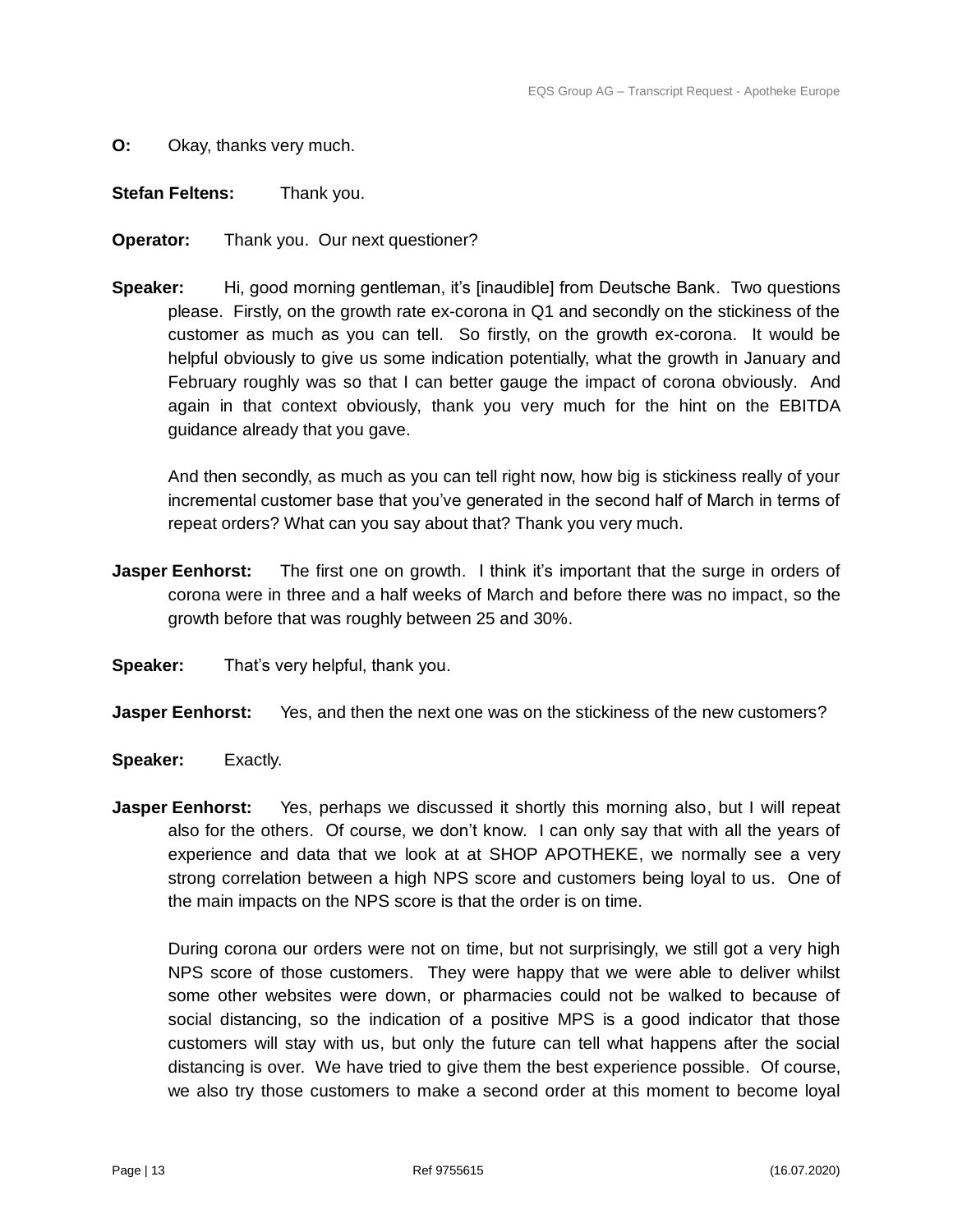customers, and as you might have seen also in April and May, actually, we're reaching out to new customers and until now successfully.

- **Speaker:** That's very clear. Thank you.
- **Operator:** Thank you. Our next questioner?
- **Speaker:** Hi. This is [inaudible] from Barclays. Two questions from me. First, can you give us some colour on the product mix in April and May? You know, how much of the basket is COVID-related products like disinfectant, and how much is more normal products? And secondly, can you give us a sense of how trading has been in April and May? You've said it's strong, but if you can give any sense of the magnitude, that would be very helpful.
- **Stefan Feltens:** Okay, so the product mix, you know, I don't have this data in front of me. You know, we saw, of course, in the second half of May typical product categories that bloomed; that increased very, very significantly. I think we were coming back to more normal levels in April and May and then, of course, towards – in the second half of April, in the first half of May, we saw a very significant increase in the sale of disinfectant and protective-wear like face masks. You know, yes, we have stable supplies. Sales are at a very significant level, so there has been a little bit of a makeshift – some of this I think, with protective-wear in our regulations remain in place as there are in many countries today. I think that's going to be with us at least for the foreseeable future, but we don't have any hard data in front of us right now talking about, you know, how the various product segments have shifted.
- **Jasper Eenhorst:** And then with the start of April, we tried to be clear on that with the earnings release already that we actually say in April and then the presentation we say April until mid-May, so actually until today, that we say that the momentum of the first quarter is largely continuing into the second quarter.
- **Speaker:** Thanks.
- **Operator:** Thank you. Again, if you'd like to ask a question that is star one. Our next questioner?
- **A:** Good morning, **A,** Commerzbank. Two questions from my side. One is one Zava cooperation. Is it about loyalty or new questions? So the question is, is the idea that existing SHOP APOTHEKE customers can use Zava services? Or do you expect that Zava customers become new SHOP APOTHEKE customers? Question one. Question two on competitive situation. Has it changed over the last month? Is the pricing more disciplined? Any insight would be appreciated.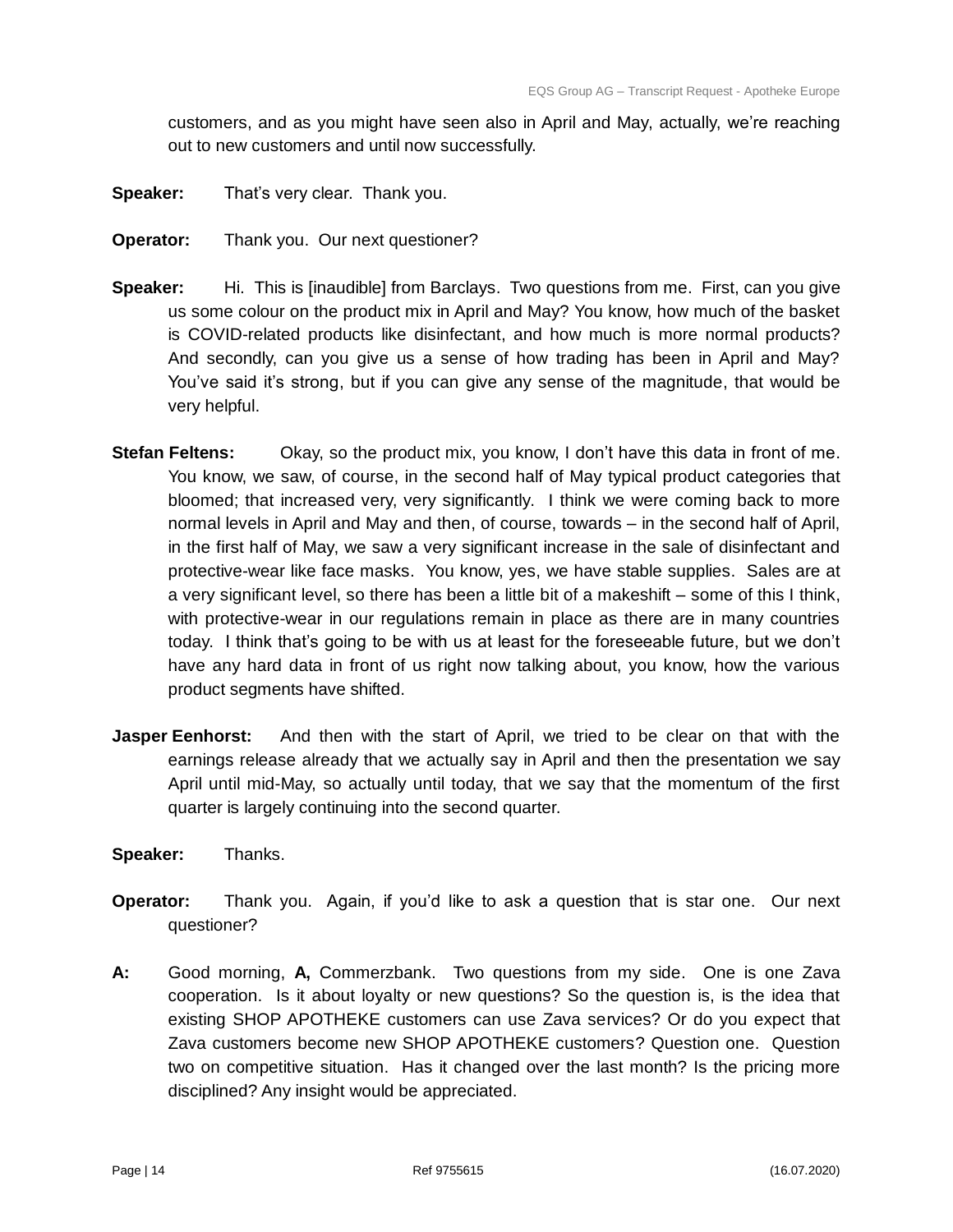**Stefan Feltens:** Okay, so I'll start with the Zava cooperation. **A**, why would Zava enter into cooperation with us? Because you know, admittedly they want to access our, you know, 5 million customers by the end of  $-5$  million active customers by the end of March. So it's predominantly existing SHOP APOTHEKE customers that are now through our website kind of portal; they're going to be able –– they are able to obtain a medical consultation from Zava. Of course, in the future, we are promoting the service now. We are also, I'm sure, going to gain some new customers at least for the foreseeable future. I would say the bulk of this business will come from existing SHOP APOTHEKE customers. Again, I'm a prime example. I've already obtained a medical consultation from Zava, and I was an existing customer.

**Jasper Eenhorst:** And then on the competitive situation, no major changes there. No.

**A**: Okay. Thanks and congrats. Good result.

**Jasper Eenhorst:** Thanks, **A**.

**Operator:** Thank you. Again, that's star one to ask a question. Our next questioner?

**N:** Hello, it's **N** here from Citi. I had a couple of questions on the marketplace initiative, and I just wondered if you could give us a bit more colour on the sort of take rates or revenue share and the economics of how that might work and also just on the competitive position of the marketplace, whether any of your competitors offer something similar? So that's the first question.

The second question is on capacity. You said that you'd exceeded your expectations in terms of your capacity but at a fixed cost base. So I just wondered if you could give us some more colour on whether you think there's any more headroom, any more capacity there at the same level of cost, or whether beyond this, cost would have to pick up a little bit.

**Stefan Feltens:** So I'll take the first question. Jasper will take the second question. In terms of the marketplace, we're going to start the marketplace in the second half of this year. Again, this is a business that needs to be introduced, that needs to be scaled up, so we don't anticipate a major top or bottom-line contribution from the market place this year. In the coming years, as we scale this business up, as more product categories are added, as more merchants are going to be added, of course, this will become a sizeable part of our top-line and of our bottom line. It will make a contribution, but we have not disclosed, you know, what specific targets we're aiming for.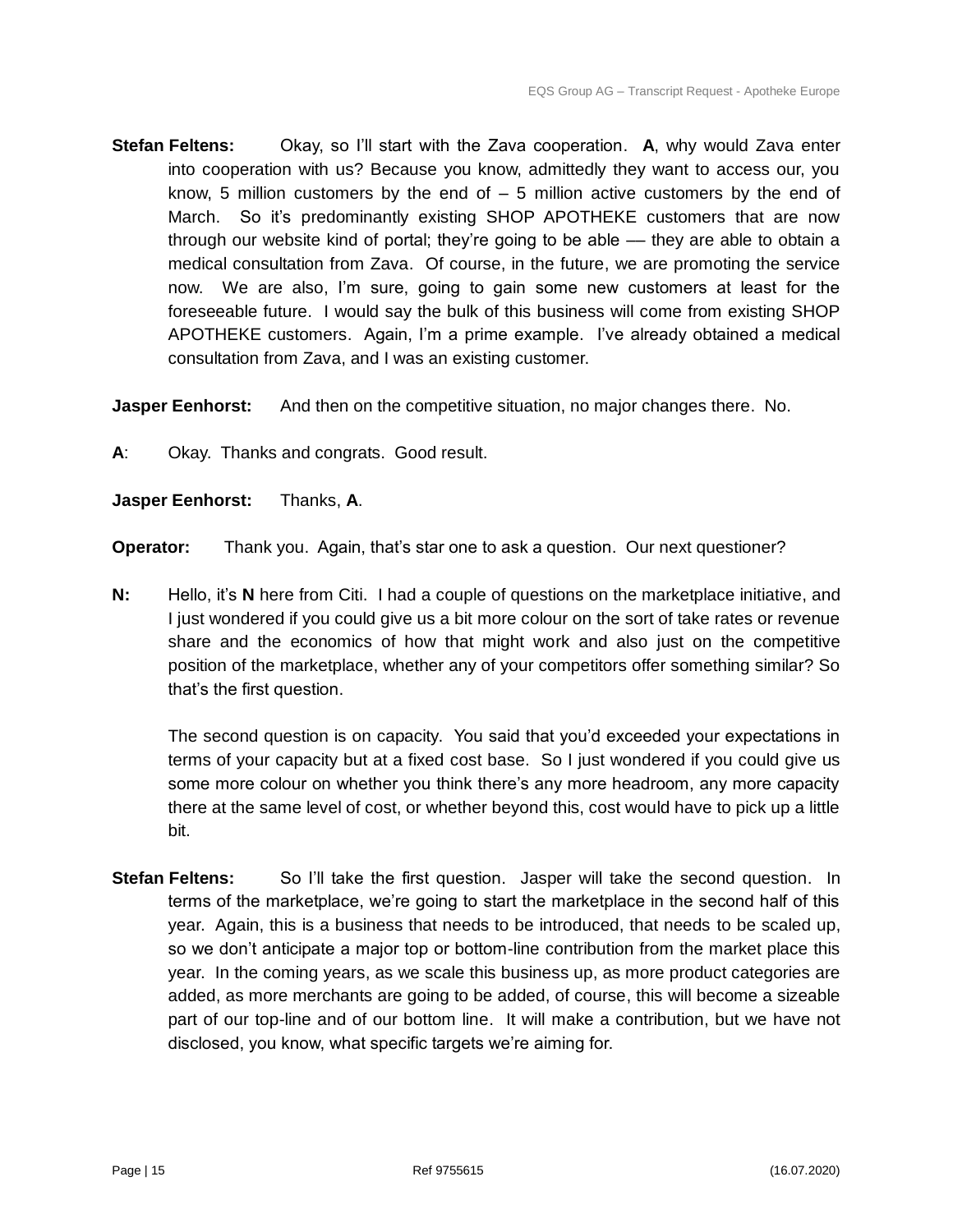In terms of the concept, yes, there is a difference to what some of our competitors are doing because in the initial phase, there is no intent on our side that we are going to replace any of the products we're going to sell out of our own inventory today. It's going to be a pure expansion of product portfolio of healthcare-related products. I'm not sure I answered your question, so let me know if there is something else.

- **N:** No, that's really helpful, thank you.
- **Jasper Eenhorst:** Okay, and the question then on the capacity. Of course, I can only answer that question if we assume that there hopefully will be no interruptions or other unforeseen circumstances. Then the most concrete I can be from the capacity perspective that actually our capacity is at least 12 times what we produced in March. That doesn't mean that we're going to sell everything because that's number two that we also need, but your question was related to the capacity, what we achieved in March that is our new normal.
- **N:** Great, thank you.
- **Operator:** Thank you. Our next questioner?
- **O:** Hi again, it's **O** from Kepler again. Just a follow-up. Are you hearing anything that might be encouraging regarding the acceptance of telemedicine by the public health insurance system in Germany?
- **Stefan Feltens:** Well, only that we know that there are negotiations going on. That hasn't been concluded yet. You know there are different types of telemedicine services. Of course, the big breakthrough for this new approach would be if it would – once it will be – I think it will be, it's a question of timing and how – once this will be reimbursed by the statutory health insurances in Germany. Right now, what we are doing with Zava today is largely addressing the self-pay market to a certain extent – the market of the privately insured, but again, the big game-changer would be if reimbursement by the statutory sick funds in Germany is in place.
- **O:** Okay.
- **Stefan Feltens:** We know these discussions are ongoing, but of course, we're not part of these discussions. We're not privy to this.
- **O:** All right. Thanks very much.
- **Operator:** Thank you. There are no additional questions at this time.